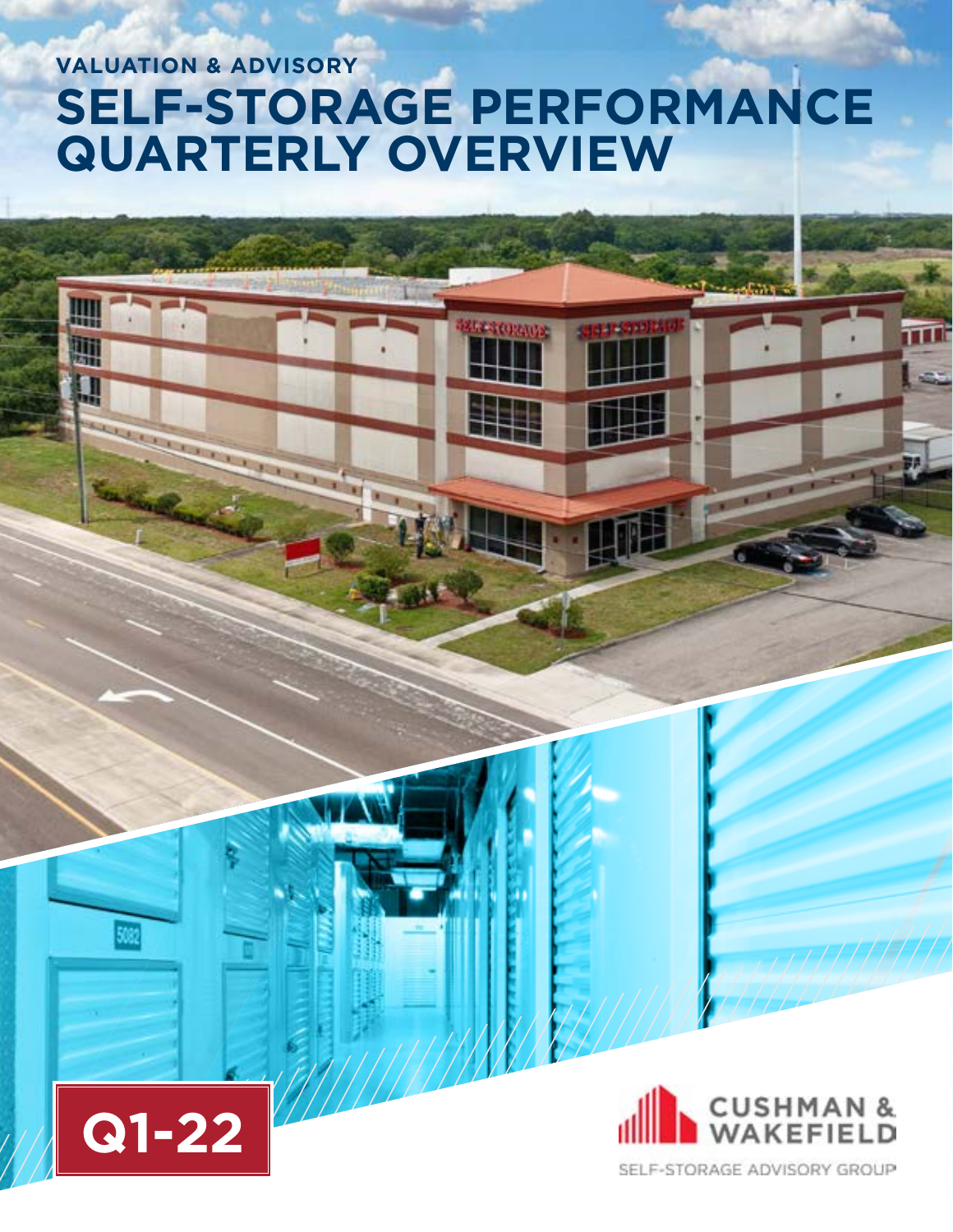#### **C&W SELF-STORAGE ADVISORY GROUP Summary of Findings**

Rental income increased Nationwide due to the increases in asking rental rates even though the physical occupancy decreased. The graph below shows the rental rate averages for the other nonclimate controlled, down stairs, standard unit sizes that are offered at storage facilites Nationwide.

Notably, rent per available square foot increased in the 4th Quarter 2021 for both Nationwide and REITs. The REITs had very strong performance this year, and the pandemic caused the market sector to recover stonger then the normal self storage yearly cycle. This demonstrates the sector's resiliency during the pandemic.

Supply and demand metrics appear to be growing this quarter as well, compared to all of last year. Construction starts increased 11% from last quarter and increased 68% as of 4th Quarter 2020. According to F.W. Dodge, there have been 482 new starts the last four quarters (new starts includes new construction and alterations, additions, or renovations).

**SELF-STORAGE PERFORMANCE INDEX –** The SSPI increased 4.6% compared to 4th Quarter 2021 and increased 24.8% to compared to 1st Quarter 2021. The SSPI now stands at 171.7.

**ASKING RENTAL RATES –** Asking rents increased 3.3% compared to 4th Quarter 2021 and increased 20.2% compared to 1st Quarter 2021, and the REITs increased 1.8% compared to last quarter and increased 26.2% from 1st Quarter 2021.

**PHYSICAL OCCUPANCY –** Median physical occupancy decreased 1.0% compared to 4th Quarter 2021, and decreased 3.0% over the 1st Quarter 2021, and REITs stayed the same 0.0% compared to last quarter and decreased 2.6% compared to last year.

**CONCESSIONS –** The cost of concessions absolute change increased 7.6% compared with 4th Quarter 2021, also increased 32.3% over the 1st Quarter 2021. The facilities offering concessions absolute change increased 1.3% from last Quarter and increased 5.0% from 1 year ago, the Concession Cost Index increased to 153.4 in the 1st Quarter 2022.

**RENT PER AVAILABLE SQUARE FOOT –** RPASF for the benchmark 100 square foot non-climate controlled units are up 1.9% from the 4th Quarter 2021, and are up 15.4% compared to the 1st Quarter 2021 and the REITs increased 2.2% compared to last quarter and increased 22.1% from last year.

\*Data reflected herein does not necessarily reflect current market conditions.



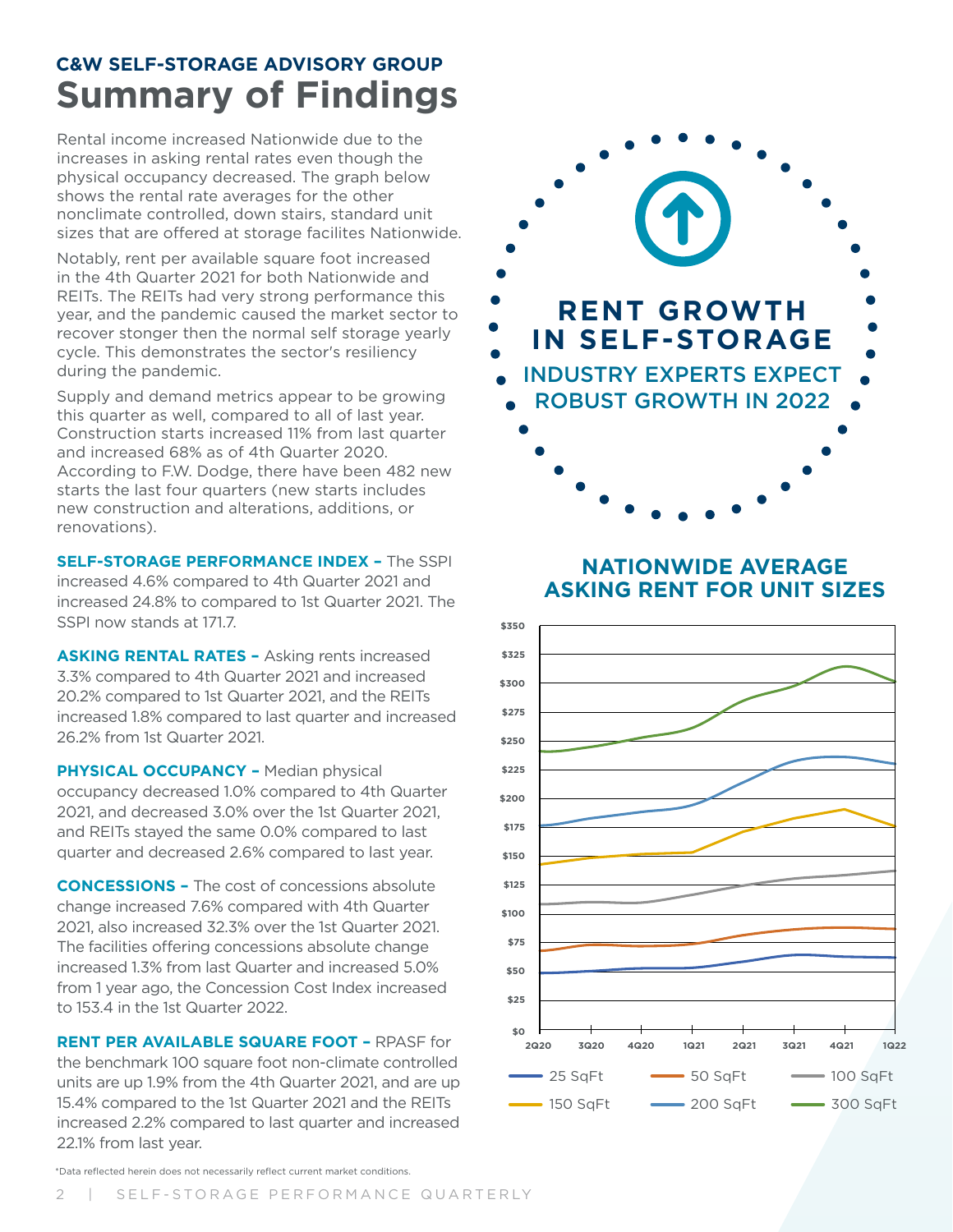

### **QUARTERLY 1Q22 VS. 4Q21**

| <b>NATIONWIDE</b>                                           | <b>REITS</b>                                |  |  |  |
|-------------------------------------------------------------|---------------------------------------------|--|--|--|
| <b>ASKING RENTAL RATE</b>                                   | <b>ASKING RENTAL RATE</b>                   |  |  |  |
| <b>UP 3.3%</b>                                              | <b>UP 1.8%</b>                              |  |  |  |
| PHYSICAL OCCUPANCY RATE                                     | PHYSICAL OCCUPANCY RATE                     |  |  |  |
| <b>DOWN -1.0%</b>                                           | <b>NEUTRAL 0.0%</b>                         |  |  |  |
| <b>RENT PER AVAILABLE</b>                                   | <b>RENT PER AVAILABLE</b>                   |  |  |  |
| <b>SQ. FT. (RENTAL INCOME)</b>                              | <b>SQ. FT. (RENTAL INCOME)</b>              |  |  |  |
| <b>UP 1.9%</b>                                              | <b>UP 2.2%</b>                              |  |  |  |
| <b>ANNUAL</b><br><b>CURRENT FOUR QUARTERS VS. PRECEDING</b> |                                             |  |  |  |
| <b>NATIONWIDE</b>                                           | <b>REITS</b>                                |  |  |  |
| <b>ASKING RENTAL RATE</b>                                   |                                             |  |  |  |
| <b>UP 4.6%</b>                                              | <b>ASKING RENTAL RATE</b><br><b>UP 5.5%</b> |  |  |  |
| PHYSICAL OCCUPANCY RATE                                     | PHYSICAL OCCUPANCY RATE                     |  |  |  |
| <b>DOWN-0.8%</b>                                            | <b>DOWN -0.7%</b>                           |  |  |  |
| <b>RENT PER AVAILABLE</b>                                   | <b>RENT PER AVAILABLE</b>                   |  |  |  |
| <b>SQ. FT. (RENTAL INCOME)</b>                              | <b>SQ. FT. (RENTAL INCOME)</b>              |  |  |  |
| <b>UP 3.6%</b>                                              | <b>UP 4.8%</b>                              |  |  |  |

**Sampling Statistics:** SSDS' sampling technique assures that the number of REIT facilities in each market's sample represents the approximate percentage of actual REIT facilities in that given market. In this quarter report, data was obtained from 2,628 facilities owned by the four REITs and 7,747 facilities privately owned. Thus, the percentage of REIT facilities included in this quarter's sample is a reasonable proportion to their market share in these top 50 markets.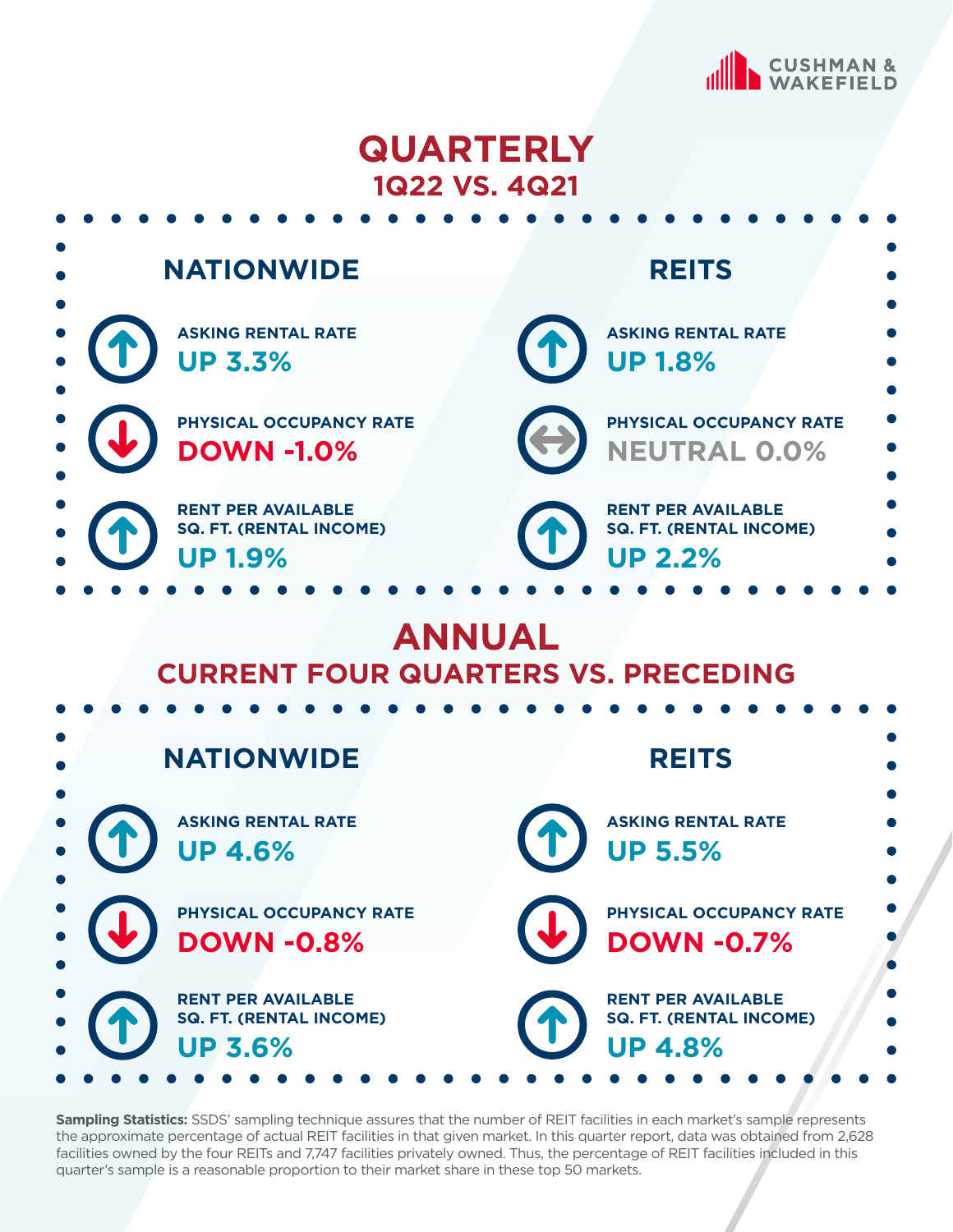#### **C&W SELF-STORAGE AG**

## **NEW CONSTRUCTION DEMAND TREND NATIONWIDE**

The graph below illustrates the historical trend in the total number of new construction starts including alterations, renovations and interior construction, both within and outside major metropolitan areas.



## **SELF STORAGE PERFORMANCE INDEX SQUARE FOOT**

The SSPI measures the changes in net operating income, taking into consideration changes in asking rents, physical occupancy and concessions, as well as operating expenses.



# **MOVE-IN / MOVE-OUT**

SSDS tracks the rental activity of approximately 561± selfstorage facilities every 90-days. To measure the changes in demand, SSDS tracks several indicators including: The Ratio of Move-Ins to Move-Outs and the Net Absorption of Units.



## **RENT PER AVAILABLE**

Rents are calculated on a price per square foot basis because, more often than not, spaces may be divided or combined. These numbers give industry professionals a quick snapshot to compare rent prices among various properties.

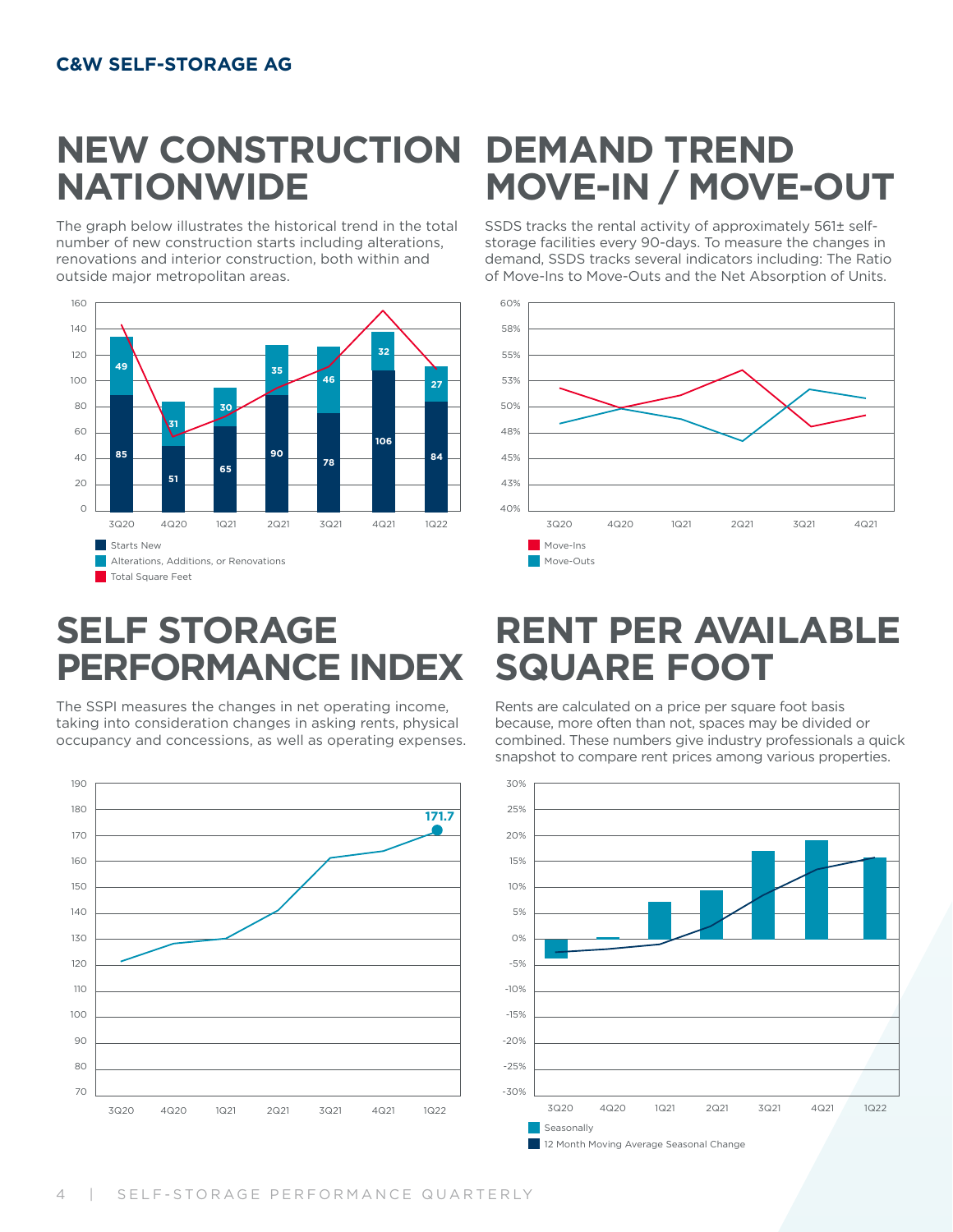

### **MARKETS WITH LARGEST NUMBER OF PROJECTS IN THE PIPELINE**



| <b>New York-Newark-Edison</b>         | 41 | <b>Phoenix-Mesa-Scottsdale</b>           | 12 |
|---------------------------------------|----|------------------------------------------|----|
| <b>Dallas-Fort Worth-Arlington</b>    | 28 | <b>Providence-New Bedford-Fall River</b> | 12 |
| <b>Atlanta-Sandy Springs-Marietta</b> | 25 | <b>Boston-Cambridge-Quincy</b>           | 9  |
| Miami-Fort Lauderdale-Miami Beach     | 25 | <b>Las Vegas-Paradise</b>                | 9  |
| Los Angeles-Long Beach-Santa Ana      | 22 | Orlando                                  | 9  |
| Washington-Arlington-Alexandria       | 22 | Seattle-Tacoma-Bellevue                  | 9  |
| Philadelphia-Camden-Wilmington        | 21 | <b>Kansas City</b>                       | 8  |
| Minneapolis-St. Paul-Bloomington      | 17 | Sacramento-Arden-Arcade-Roseville        | -8 |
| Tampa-St. Petersburg-Clearwater       | 13 | Virginia Beach-Norfolk-Newport News 7    |    |



**This document is a summarization of the Self-Storage Advisory Group's findings for Q1 2022 to access the full report please use the QR Code or Click the link below.** 

**[FULL REPORT](http://cushwakeselfstorage.com/wp-content/uploads/2022/04/Self-Storage-Performance-Quarterly-1Q22_unabridged.pdf)**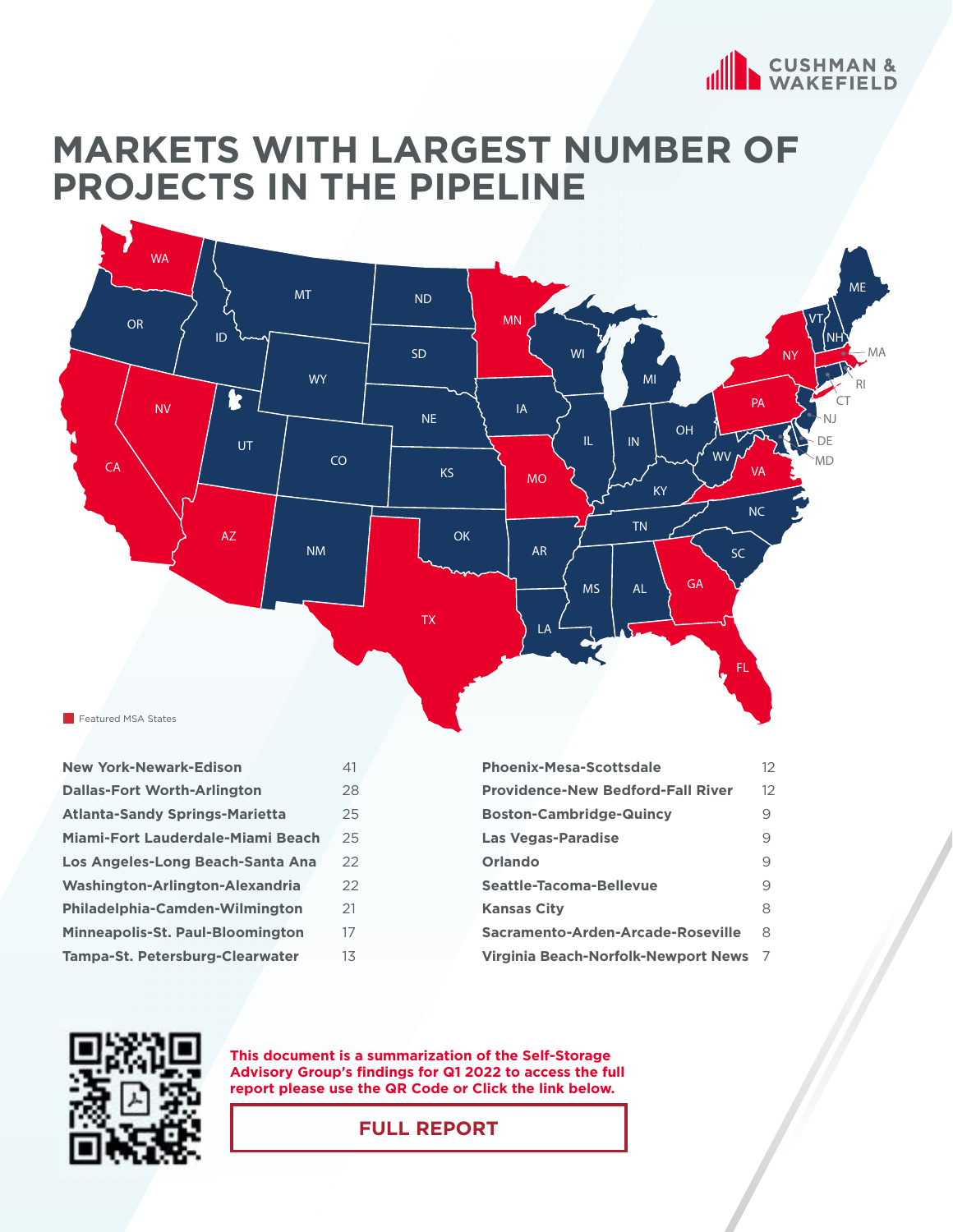## **OPERATING PERFORMANCE – BY REGION**